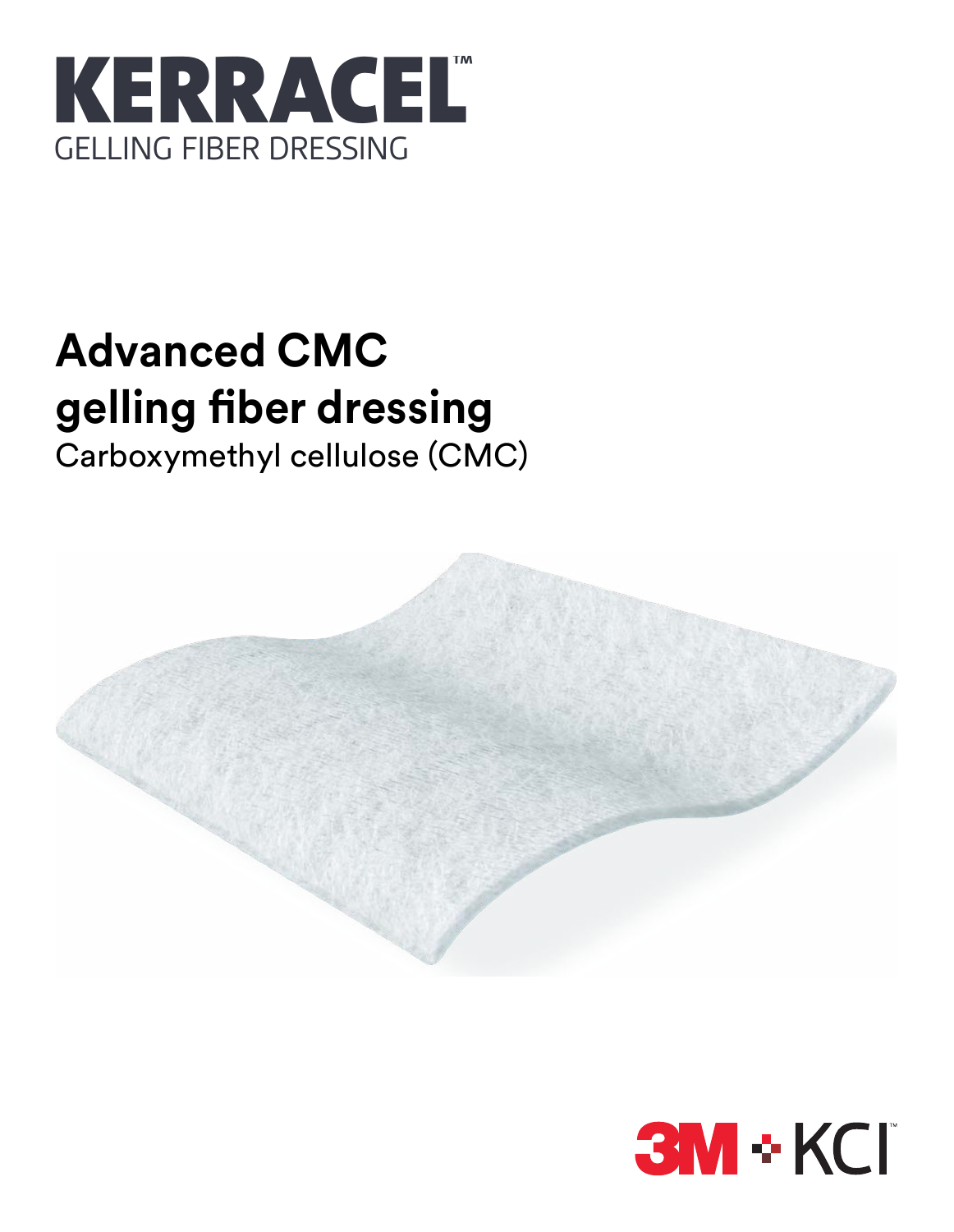### Introducing an advanced CMC gelling fiber dressing

KERRACEL™ Dressing is a versatile carboxymethyl cellulose primary dressing for moderate to heavily exuding wounds. It uses the same gelling fiber technology as AQUACEL® Extra™ with an efficient design that micro-contours more closely to the wound bed, to minimize dead space where bacteria can live.\*,12 Its efficient design enables more absorbency<sup>\*,2</sup> with the ability to retain its integrity when pulled from a wound.



### KERRACEL™ Dressing absorbs more<sup>\*,2</sup>

### KERRACEL™ Dressing locks in exudate and its harmful components\*,2



KERRACEL™ Dressing was dipped into three different colors of water to show how the dressing sequesters what it absorbs.\*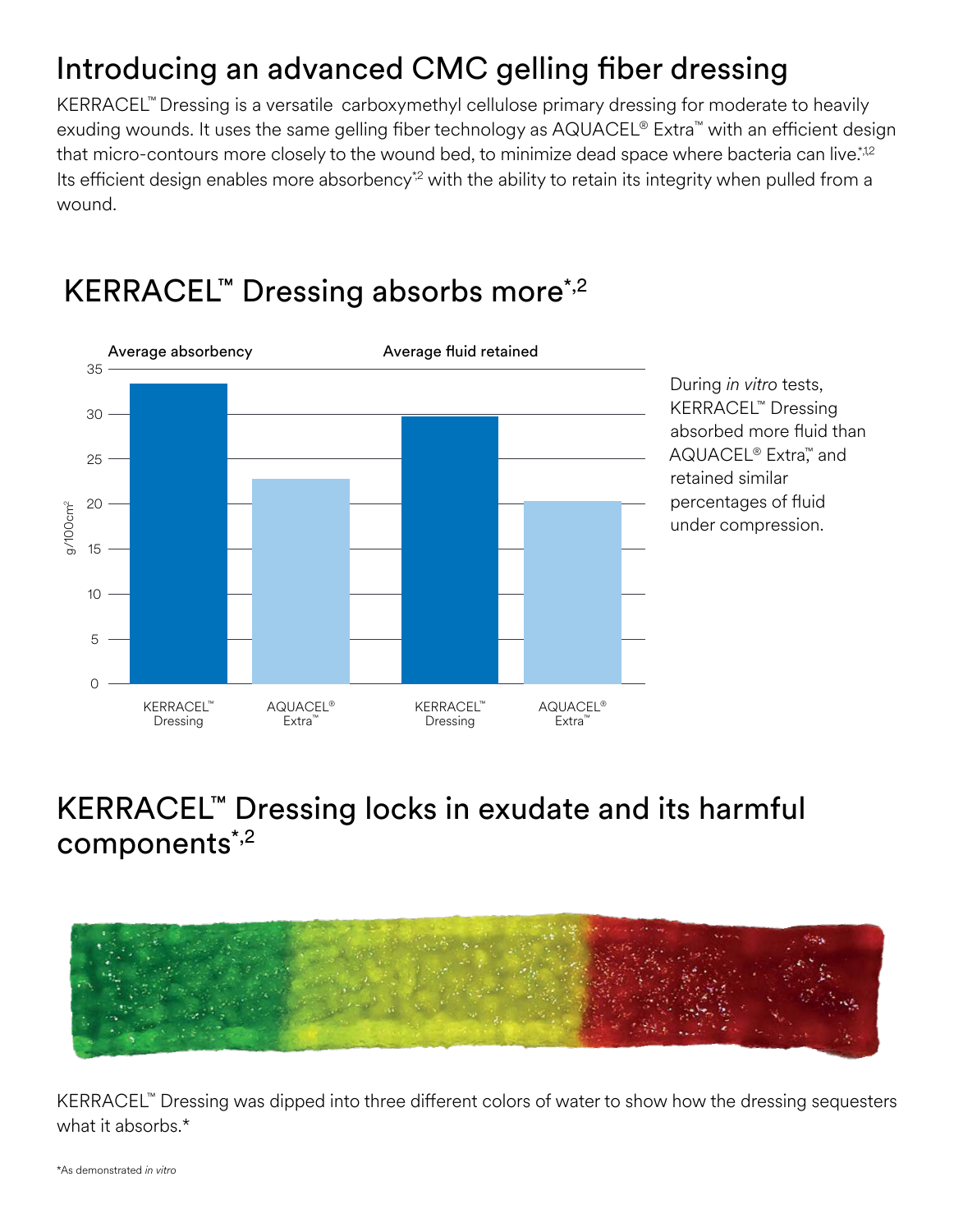## KERRACEL™ Dressing micro-contours to the wound bed to diminish dead space better than AQUACEL<sup>®</sup> Extra<sup>™\*,1</sup>

Micro-contouring is a significant benefit of CMC dressings. KERRACEL™ Dressing design allows the full surface of the dressing to come into contact with the wound bed, minimizing dead space where bacteria can live and proliferate.\*,1

### Side-by-side comparison:

AQUACEL® Extra™ contains cellulose stitching to keep from falling apart when being pulled from the wound.

The composition of the CMC in KERRACEL™ Dressing gives it the strength without the stitching.



### KERRACEL™ Dressing AQUACEL® Extra™



### Out of package **Out of package**



KERRACEL™ Dressing microcontours more closely to the wound bed than AQUACEL® Extra™ to minimize dead space where bacteria can live and proliferate.\*,1

Two agar plates were coated with a strain of MSSA. Each dressing was placed on top of the bacterial lawn and incubated at 37ºC overnight. Images were taken at 24 hours.

Surviving MSSA can be seen along the cellulose stitching in AQUACEL® Extra™ where it is not in contact with the surface.



Magnified view: wet on porcine wound model





Dead space

Magnified view: wet on porcine wound model